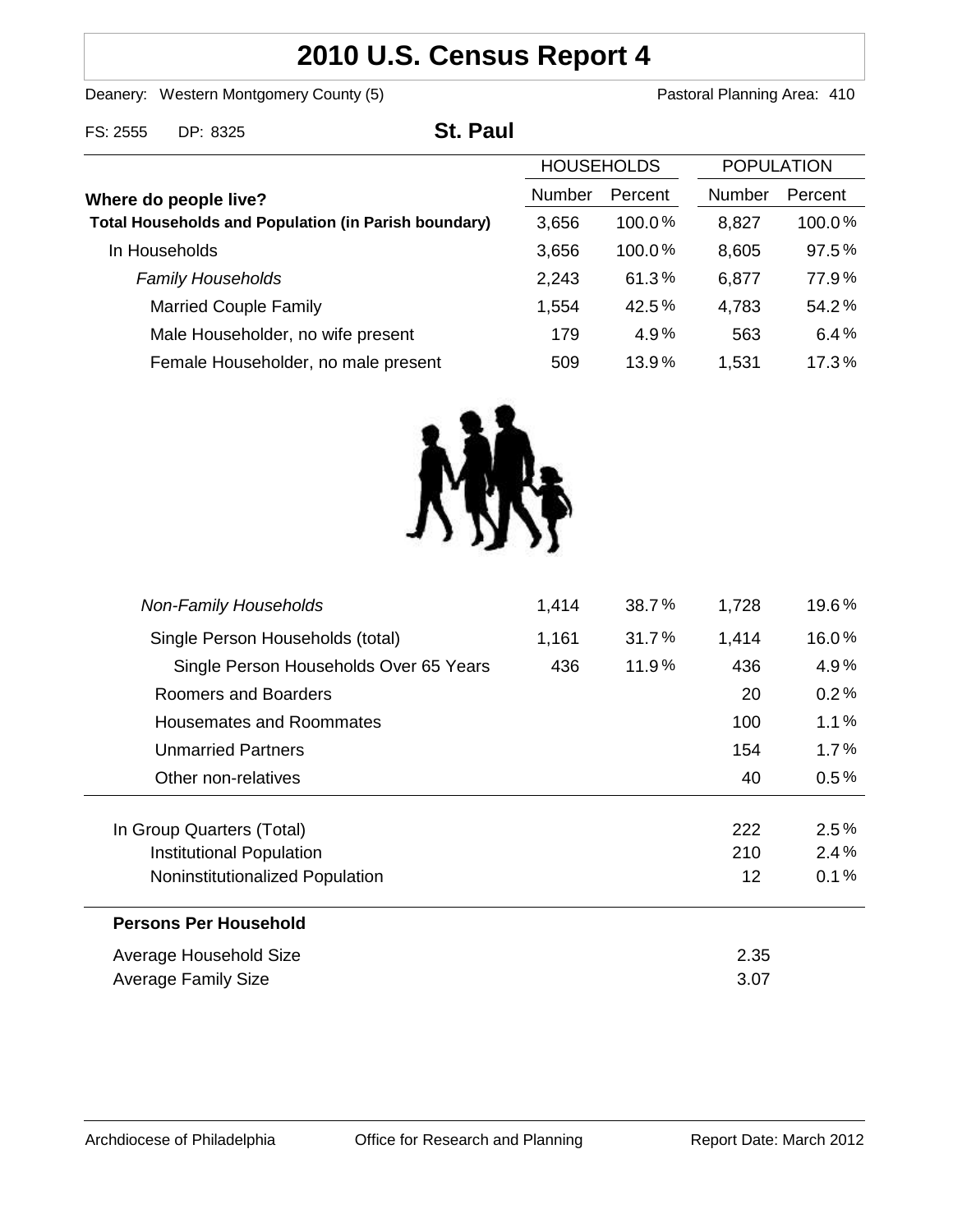# **2010 U.S. Census Report 4**

Deanery: Western Montgomery County (5) Deanery: Western Montgomery County (5)

FS: 2555 DP: 8325 **St. Paul**

|                                                      |               | <b>POPULATION</b> |  |
|------------------------------------------------------|---------------|-------------------|--|
| Where do Children - Under Age 18 Live?               | <b>Number</b> | Percent           |  |
| Total Children - Under Age 18 (in Parish boundary)   |               | 100.0%            |  |
| In Households                                        |               | 100.0%            |  |
| Householder or spouse is under 18                    | 1             | 0.0%              |  |
| With Related:                                        |               |                   |  |
| Married-Couple Family                                | 1,008         | 59.2%             |  |
| Male Householder, No Wife Present                    | 102           | 6.0%              |  |
| Female Householder, No Husband Present               | 398           | 23.3%             |  |
| <b>Other Related Householder</b>                     | 39            | 2.3%              |  |
| <b>With Non-Relatives</b>                            | 31            | 1.8%              |  |
| <b>Grandparent Householder</b>                       | 126           | 7.4%              |  |
| In Group Quarters                                    | 0             | 0.0%              |  |
| Institutionalized population                         | $\pmb{0}$     | 0.0%              |  |
| Noninstitutionalized population                      | $\pmb{0}$     | 0.0%              |  |
| Where do Adults - Age 65 and Older - Live?           |               |                   |  |
| Total Adults - Age 65 and Older (in Parish boundary) | 1,585         | 100.0%            |  |
| In Households                                        | 1,463         | 92.3%             |  |
| Family Households:                                   | 981           | 61.9%             |  |
| Is Householder or Spouse                             | 849           | 53.6%             |  |
| With Other Relative Householder                      | 29            | 1.9%              |  |
| With Non-Related Householder                         | 6             | 0.4%              |  |
| is Parent                                            | 69            | 4.3%              |  |
| is Parent-in-Law                                     | 28            | 1.7%              |  |
| In Non-family Households:                            | 482           | 30.4%             |  |
| Male Living Alone                                    | 122           | 7.7%              |  |
| Male not Living Alone                                | 16            | 1.0%              |  |
| Female Living Alone                                  | 314           | 19.8%             |  |
| Female not Living Alone                              | 10            | 0.7%              |  |
| Other                                                | 19            | 1.2%              |  |
| In Group Quarters                                    | 122           | 7.7%              |  |
| Institutionalized population                         | 118           | 7.5%              |  |
| Noninstitutionalized population                      | 3             | 0.2%              |  |
| Housing Units in the Parish boundary                 |               |                   |  |
| <b>Total Housing Units</b>                           | 3,866         | 100.0%            |  |
| Occupied                                             | 3,656         | 94.6%             |  |
| Owner-Occupied                                       |               | 58.9%             |  |
| Renter-Occupied                                      |               | 35.7%             |  |
| Vacant                                               | 210           | 5.4%              |  |

Archdiocese of Philadelphia **Office for Research and Planning** Report Date: March 2012